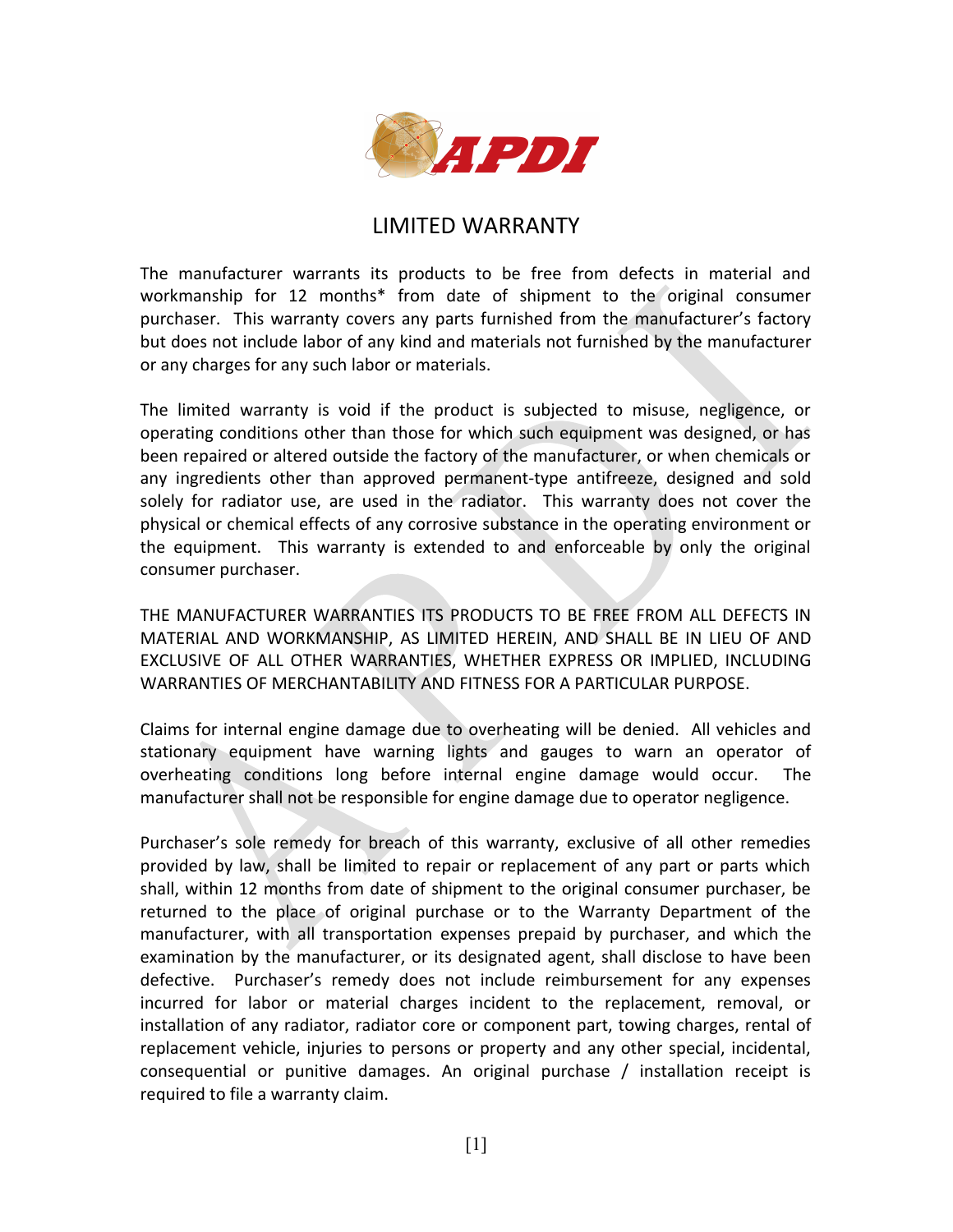THE MANUFACTURER IN NO EVENT SHALL BE LIABLE TO THE PURCHASER FOR DIRECT, INDIRECT, SPECIAL OR CONSEQUENTIAL DAMAGES OR LOSS OF PRODUCTION OR LOSS OF PROFITS OR CLAIMS OF THIRD PARTIES AGAINST THE PURCHASERS, RESULTING FROM ANY CAUSE WHATSOEVER, INCLUDING THOSE RESULTING FROM THE ORDER OR USE OF THE MANUFACTURER'S PRODUCTS, AND THE MANUFACTURER'S SOLE LIABILITY TO THE PURCHASER FOR ANY CAUSE OF ACTION, WHETHER BASED UPON NEGLIGENCE, CONTRACT OR STRICT LIABILITY, SHALL BE THE REPAIR OR REPLACEMENT REMEDY SET FORTH IN THE PRECEDING PARAGRAPH.

This warranty gives you specific legal rights, and you may also have other rights, which vary from state to state. The manufacturer neither assumes nor authorizes any person to assume for it any obligation or liability other than as herein expressly stated.

## ITEMS THAT WILL VOID YOUR WARRANTY:

- a) Improper Installation Damage as a result of improper or incomplete installation or abuse by the installer.
- b) Stripped Threads Cross threading any fitting that result in damage to the threads: includes transmission and engine oil cooler lines, drain cocks, or sensors.
- c) Intentional Damage Any damage that is not caused by a manufacturing defect.
- d) Improper Application Use of the radiator in a manner not specified by the manufacturer.
- e) Repairs Any attempt to repair the radiator in any way will void the warranty.
- f) Improper Coolant Damage to the radiator caused by the use of a coolant or coolant mixture not in accordance with the vehicle manufacturers recommendation. NOTE: The same kind of coolant must be used to replace the original coolant in order to avoid potential engine component damage as well as radiator damage. Refer to the owner's manual for the type of coolant used in your vehicle.
- g) Chemical Damage Damage to the radiator as a result of the use of improper chemicals that may have been added to the cooling system (including improper anti-freeze coolant).
- h) Electrolysis Damage to the radiator caused by stray or unchecked voltage in the cooling system. As little as 0.1V of stray voltage can result in cooling system damage. Improper installation of any add-on electrical devices or equipment (for example: alarms, remote starters, stereo amplifiers, winches, plow lift motors,